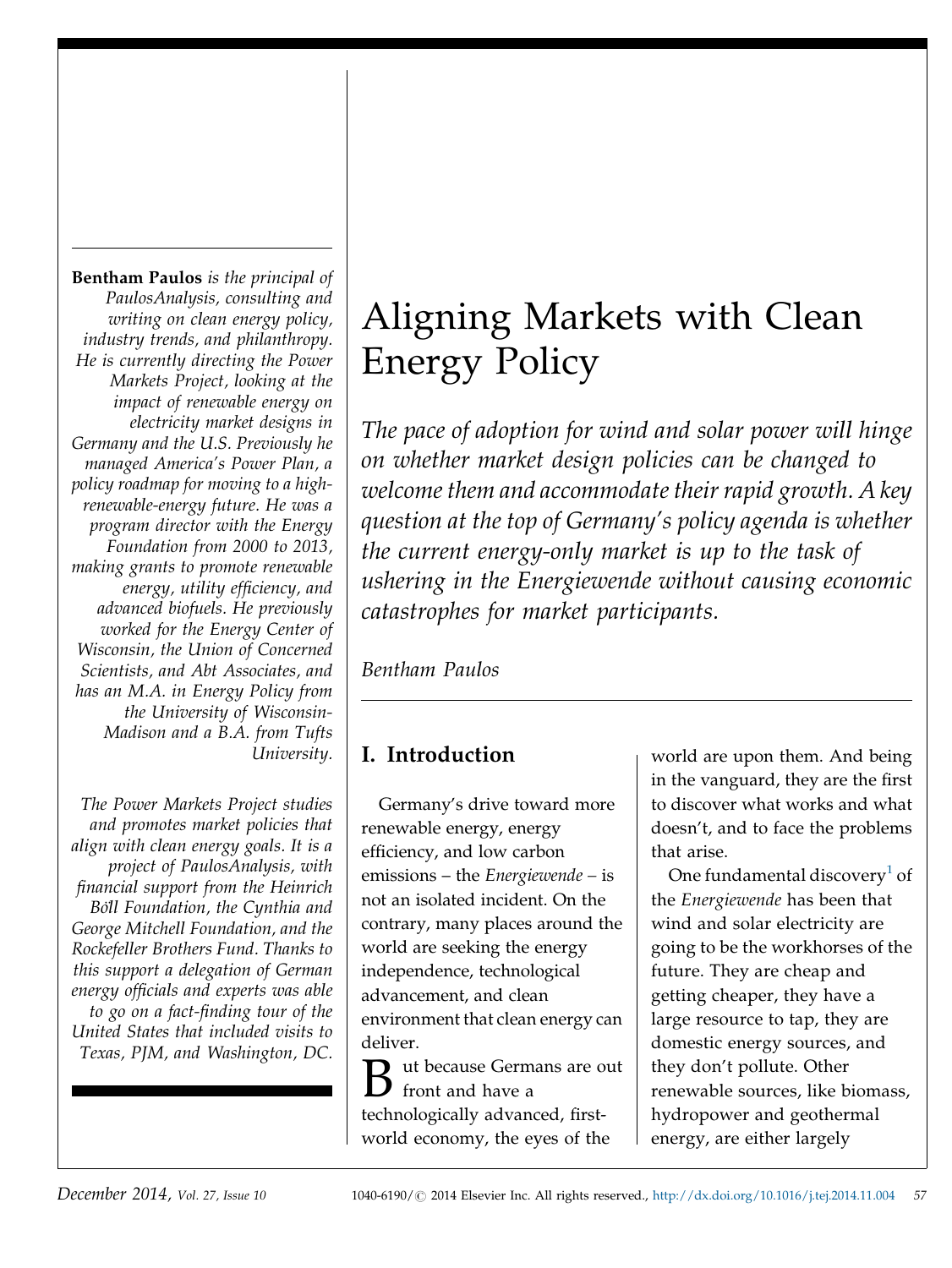exploited already, are more expensive, have other uses like providing heat or transportation fuels, need more time to develop, or have limited potential.

ther options have limits, too. Germany has committed to phasing out nuclear power by 2022, in response to public opposition over safety issues. Coal is not likely to square with Germany's carbon reduction goals, given its significant carbon footprint and a public unease about carbon sequestration.

This leaves natural gas, which is almost entirely imported, with Russia the largest source. Current political tensions in Russia and Ukraine are a clear reminder of the energy security threat that comes with natural gas.

Another finding from the Energiewende is the fundamental importance of improving energy efficiency. Reduced demand can solve many of the concerns about sufficient capacity, as well as reduce pollution and save money for consumers. Efficiency and other demand-side approaches can also help integrate wind and solar.

Given the alternatives, using wind and solar to supply a more efficient system looks like the best bet. But wind and solar are only available when the weather commands, while electricity is needed around the clock and demand must be met at all times, or the system collapses. To make such a system work, two sets of problems must be solved – engineering and finance.

### A. Technical tasks

It is starting to look like the technical issues of integrating wind and solar are not really an impediment. Grid operators have many tools in their toolbox<sup>[2](#page-6-0)</sup> to keep the lights on as wind and solar production increase.

Dispatchable power plants have always been the first option for integration, and will remain so, whether powered by

> It is starting to look like the technical issues of integrating wind and solar are not really an impediment.

renewable or other fuels. They will have to be cleaner and more flexible, and they can be.

Better transmission links not only connect remote renewables to cities, they also reduce variability by moving power around in real time and tapping a bigger pool of both demand and supply.

The demand side of the system is becoming increasingly interactive, as appliances, lighting, and motors can be controlled using Internet and wireless communications. Converting surplus electricity into thermal storage, such as by

pre-heating water or pre-cooling buildings, has vast potential.

E xcess wind and solar output<br>can also be redirected into making other products, like hydrogen or synthetic fertilizer. They can even be curtailed when necessary.

And electricity storage – often touted as the only solution for variable renewables – is an increasingly viable option. Gridconnected batteries are seeing better cost and performance thanks to advances made for electric vehicles. Large-scale storage using water and compressed air are mature technologies.

These options are generally well understood by grid operators. Not all are costeffective or valued by markets or system planners, especially in our current system. But in a future system that is heavily reliant on solar and wind, and in which carbon emissions are capped, these many tools will be put to work.

#### B. The money problem

Perhaps the bigger problem with a power system dominated by wind and solar is the money problem. While some economists have pointed to what they call ''the missing money'' problem, renewables are causing a different disruption.

In an energy-only market, producers are paid enough to cover their own operating costs, but not enough to incentivize new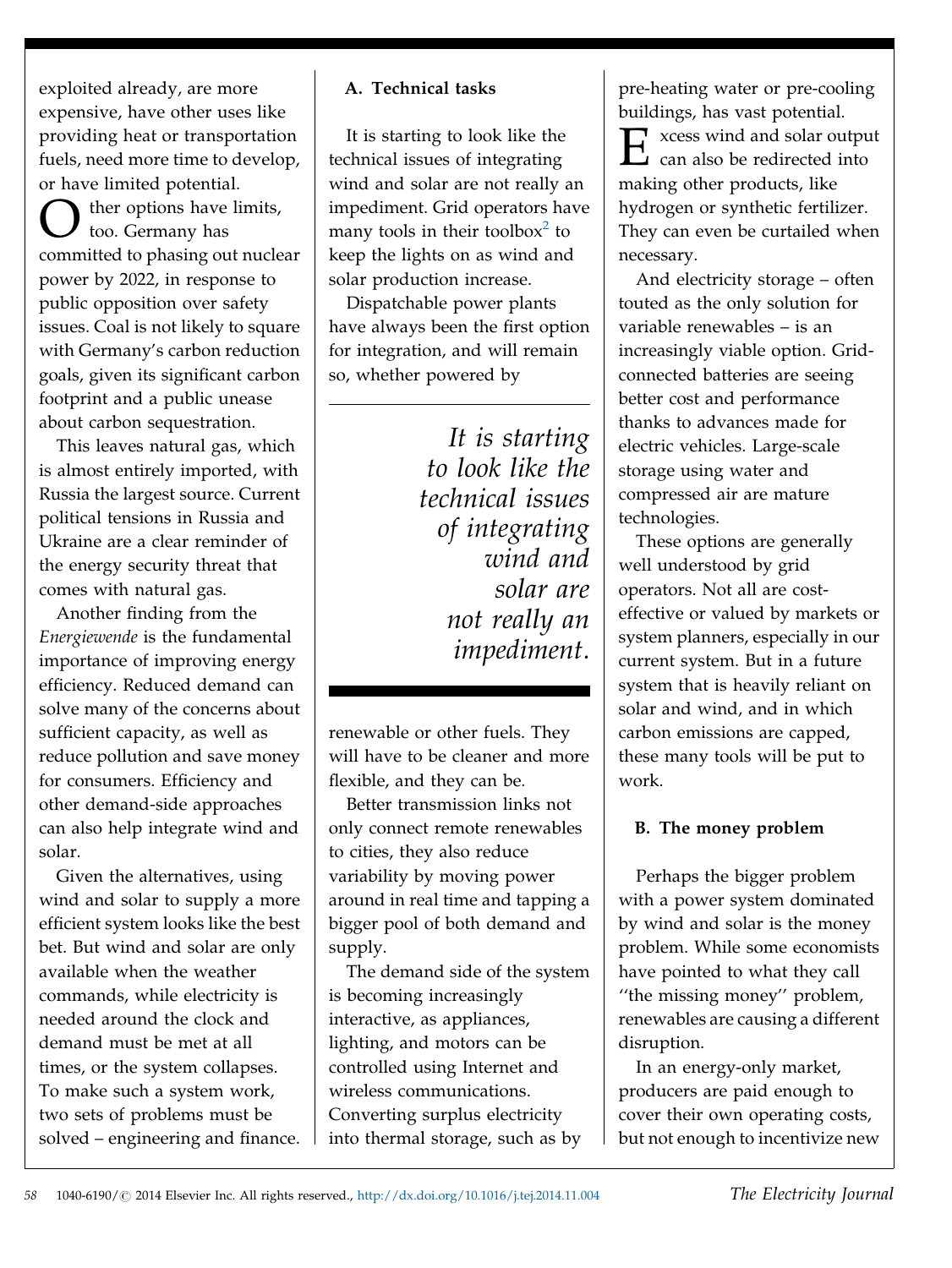power plants, according to the "missing money" theory. $3$  Only when there is scarcity, and prices rise during periodic spikes, is there enough incentive to build new plants. But price spikes can be a sign of market manipulation, and are unpopular with the public, so regulators implement caps that prevent them. Hence, there is no price signal, there is ''missing money'' in the market, and no new plants getting built. Renewables are causing a<br>different money problem. A typical energy market selects bids from generators, from lowest price to highest in each hour, ensuring the least overall cost. The output from wind and solar generators is always accepted first into the grid, because they cost nearly nothing to operate once they are built. In economics terms, they have a near-zero marginal cost. This is called the ''merit order'' and is the most economically efficient way to choose suppliers in a market.

Germany has discovered that the daily path of the sun and great storm-driven gusts of wind, already able to meet up to twothirds of electricity demand, have the ability to flood the market with cheap power, driving costs on the energy spot market to zero or even into negative territory – where generators are penalized for putting power onto the grid. This is good for consumers, but it can create problems for producers.

In the past, power plant owners made the most money during

peak demand times. Peak prices were typically many times those of off-peak prices, and because all generators get the same ''market clearing'' price, all would benefit from big peaks. But since solar power coincides pretty well with peak demand periods, the peak has been flattened out and prices are no longer high.

Also, conventional thermal plants need to be able to turn down or off during low- and

There is no price signal, there is 'missing money' in the market, and no new plants getting built.

negative-price periods to avoid prices that are below their operating (marginal) costs. Yet steam-driven power plants, especially nuclear plants, have a minimum level that they must maintain. If the equipment cools off, it can take many hours or even days to start up again. These inflexible plants cannot get out of the way of solar and wind, and will pose an ongoing obstacle to the growth of renewables. (In this regard, the forced retirement of nuclear plants will help solve this technical problem.)

Combined heat and power (CHP) plants also cause flexibility problems, especially when used for district heating systems. They are operated to produce heat in the winter, with the electric byproduct sold into the grid when available.

Low prices are also wreaking havoc on the balance sheets of thermal plant owners. European utilities E.ON, RWE, GDF Suez, and Vattenfall all saw major  $losses<sup>4</sup>$  $losses<sup>4</sup>$  $losses<sup>4</sup>$  in 2013. RWE has called it ''a crisis in conventional power generation.'['5](#page-6-0) RWE has closed 12,600 MW of capacity since the start of 2013, while German utilities have requested permission to shut down<sup>[6](#page-6-0)</sup> almost 15 GW of additional conventional power plants.

Ironically, given the carbon goals of the government, the power plants that are surviving the best are the dirtiest, those that burn domestic, low-energy lignite coal. These plants, built at the mouths of coal mines, are beating out modern, highly efficient, and flexible natural gas plants, and driving up carbon emissions. Declining demand for coal in the U.S. is also increasing ''hard'' coal exports to Europe at low cost.

Plants like this are supposed to be squeezed out by the Europewide cap-and-trade system for carbon. But because of the slowing economy, the overallocation of carbon credits, and the rapid growth of zero-emission renewables, producers are well under their carbon caps, making tradable carbon credits nearly worthless. Even though coal power operators must buy many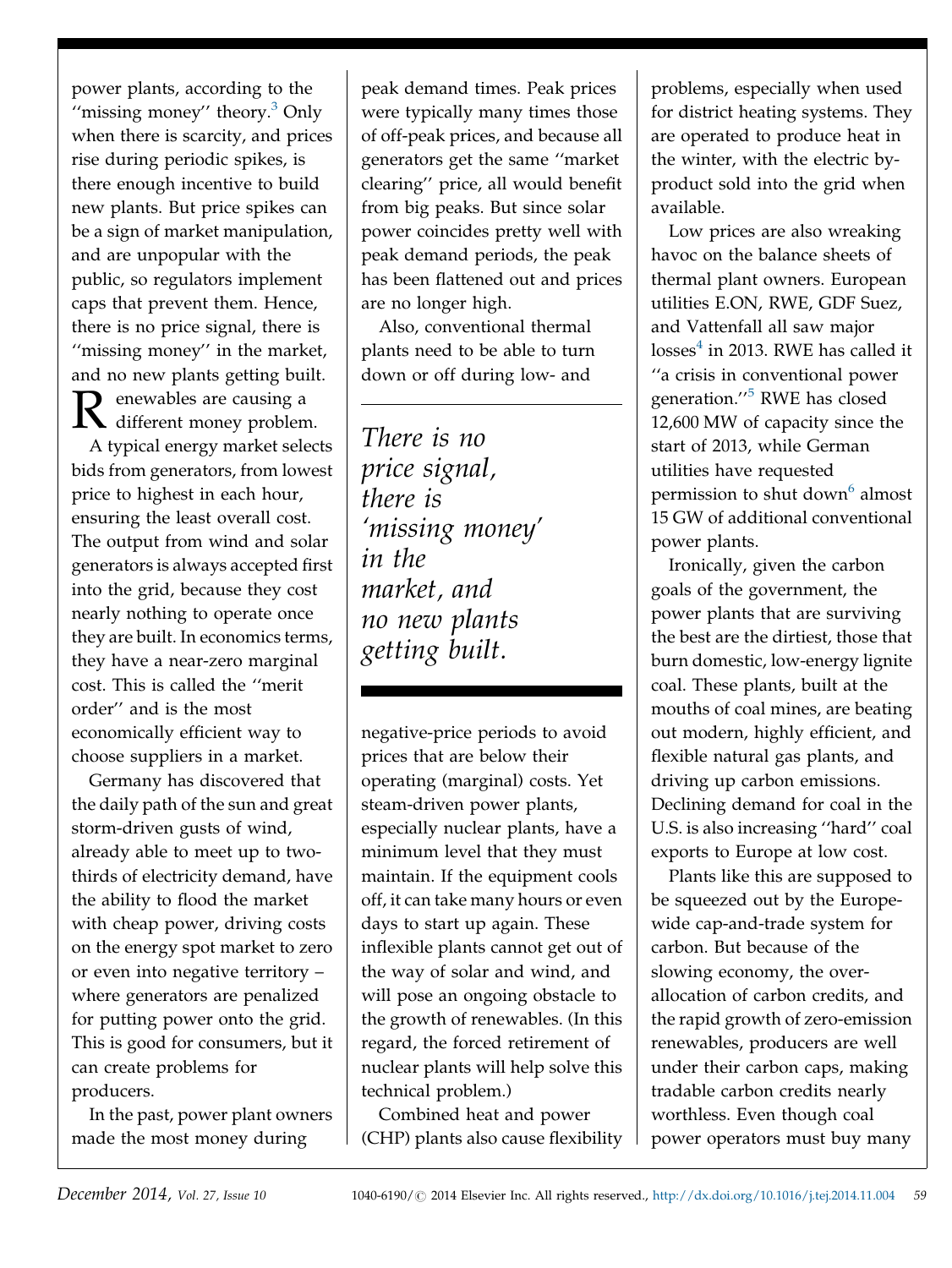carbon credits, the low price has no effect on their operations. Until caps are tightened or floor prices are implemented, carbon emissions will continue to be too high.

second problem is that markets need to pay explicitly and perhaps more for the kinds of technical tools described earlier that are needed to integrate wind and solar. Energy markets can be designed to increase flexibility, through more frequent clearing times (such as every 5 or 15 minutes). Capacity markets could require all bidders to meet minimum standards for operational flexibility, and could give a ''flexibility premium'' to capacity resources that offer even better flexibility.

Lastly, and perhaps most importantly, markets for ancillary services could be greatly expanded. Ancillary services are all of the functions necessary to run the grid, such as maintaining voltage, providing fast-acting reserves, and ramping up and down. They are typically a very small amount of the money in a market, but as the need increases to deal with variability, they should be more highly valued. Because many markets lack these features, flexible resources like fast gas turbines and demand response are undervalued, underused, and underinvested.

A third problem is currently only a potential problem. Low power market prices don't just affect conventional generation;

they would also cause problems for wind and solar producers. If the price is zero when they are producing the most, they don't get paid. But under current German policy, renewable producers are shielded from the market, paid by a 20-year fixed rate called a feed-in tariff (FiT).  $\prod$  he German parliament<br>recently passed legislation<sup>7</sup> to reform the feed-in tariff system, phasing it out for large producers

> While recent reforms may be an improvement, they do not really solve the zero and negative price problem.

over the next few years. The idea is to gradually expose renewables to greater market forces, transitioning to support policies that float with market conditions.

The new approach will result in two benefits. First, it will provide a price signal to investors to build new renewable generators that produce at times and places where they have a higher value, such as west-facing solar panels. Secondly, renewable generators will recover at least some of their costs from energy markets, though this will be trued up with a ''FiT premium'' or ''contract for difference.'' Still, if wind and

solar essentially kill their own market price when they are producing the most, they will need to paid largely through nonmarket mechanisms.

And while the recent reforms may be an improvement, they do not really solve the zero and negative price problem. Wind and solar must produce when they do, regardless of market prices. As they grow, their impact on market prices will also grow. Experts predict that Germany will see periods of 100 percent wind and solar as soon as 2020, and 1,000 hours per year of negative prices by 2025. The market design of today will break down as the Energiewende bears full fruit.

## II. Questions and Some Potential Solutions

These problems have put the question of market design at the top of the Energiewende policy agenda. Policymakers are asking whether the current energy-only market is up to the task of ushering in the Energiewende without causing economic catastrophes for market participants.

- Does Germany need a capacity market? If so, what variants on it would further the goals of the Energiewende – retiring nuclear, retiring coal, expanding renewables and efficiency, and limiting carbon emissions?

• How can the market buy the dispatchable and flexible resources needed to maintain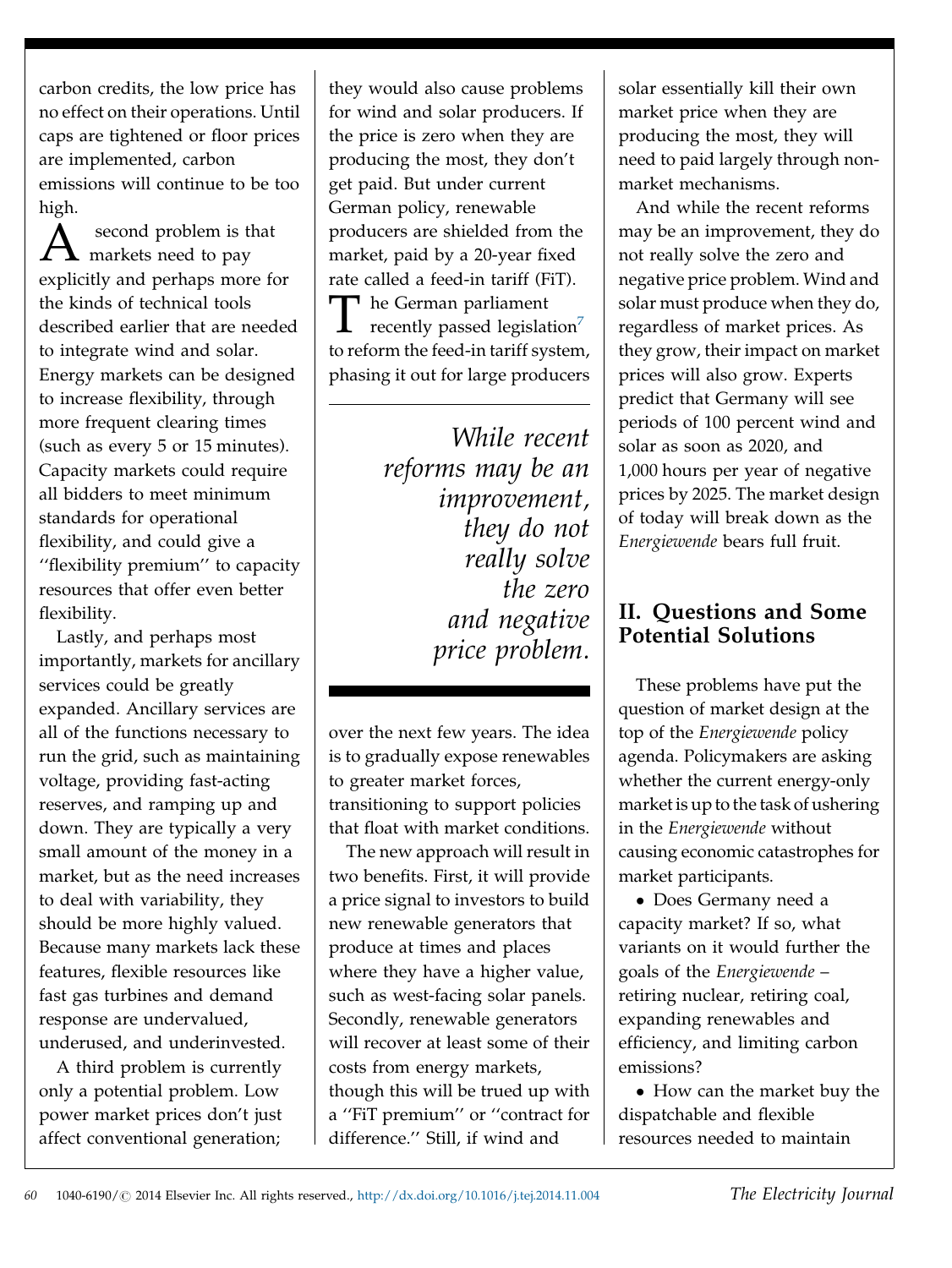reliability as wind and solar grow to 50 percent or more of the power supply?

• How can the energy market work for producers when wind and solar increasingly create zero and negative prices in the power exchange?

 $S$  ome stakeholders in<br>Germany, especially owners of conventional power plants, are pushing for a capacity market similar to the one offered by the PJM Interconnection in the United States. PJM is the world's largest power market by sales volume, serving 61 million people from the East Coast to Chicago. Such a mechanism would reduce investor risk by providing at least some certainty in future years.

Others think an energy-only market is the most economically efficient and creates the most robust competition. In the United States, the Electric Reliability Council of Texas (ERCOT) has the purest energy-only market.

A few leading market models have emerged in the debate in Germany. Agora Energiewende, a Berlin think tank, surveyed experts<sup>[8](#page-6-0)</sup> on different models.

A ''focused capacity market''[9](#page-6-0) would give a capacity payment only to new resources and existing resources at risk of retirement. Flexibility and low emissions would be important parameters in assessing bids. Existing power plants that are profitable, that run a lot,

and have high emission rates, would be excluded from the capacity market, and would rely just on energy payments.

The ''decentralized capacity market'' would require all electric retailers to supply sufficient capacity for their customers, instead of a central agency specifying the amount and quality of capacity needed. Each retailer would

A 'decentralized capacity market' would require all electric retailers to supply sufficient capacity for their customers.

have to hold ''performance certificates'' proving it has capacity, and these certificates would be tradable. A small balancing market would make up for any shortfalls.

The ''comprehensive capacity market'' would provide capacity payments for all generators and demand-side resources. A central authority would determine the amount of capacity and availability needed five to seven years in advance, and award contracts to both supply- and demand-side resources, with all winning bidders getting the market

clearing price. All resources would have to meet technical requirements to provide flexibility, and flexibility would be rewarded through the short-term balancing market.

Finally, a ''strategic reserve'' would pay a small fleet of backup power plants, perhaps 5 percent of total peak demand, to run only when energy price caps were hit or in emergency situations when the security of supply is threatened. These plants would not participate in the energy-only market. Like the focused capacity market, it would give capacity payments to only a small share of capacity, rather than for the entire fleet of resources, as in a comprehensive market. The federal network agency (BNetzA) already operates a ''winter reserve'' of power plants that run only when supplies are tight. This system sunsets in 2017, but could evolve into a ''strategic'' reserve.

The German economics ministry (BMWi) recently published a set of four studies  $^{\rm 10}$ evaluating the need for market reform, and possible designs. The debate is so far critical of comprehensive capacity markets, and suggests that incremental improvements may be taken first.

## III. A Capabilities Market

Others have gone straight toward the bottom line: if Germany needs flexibility above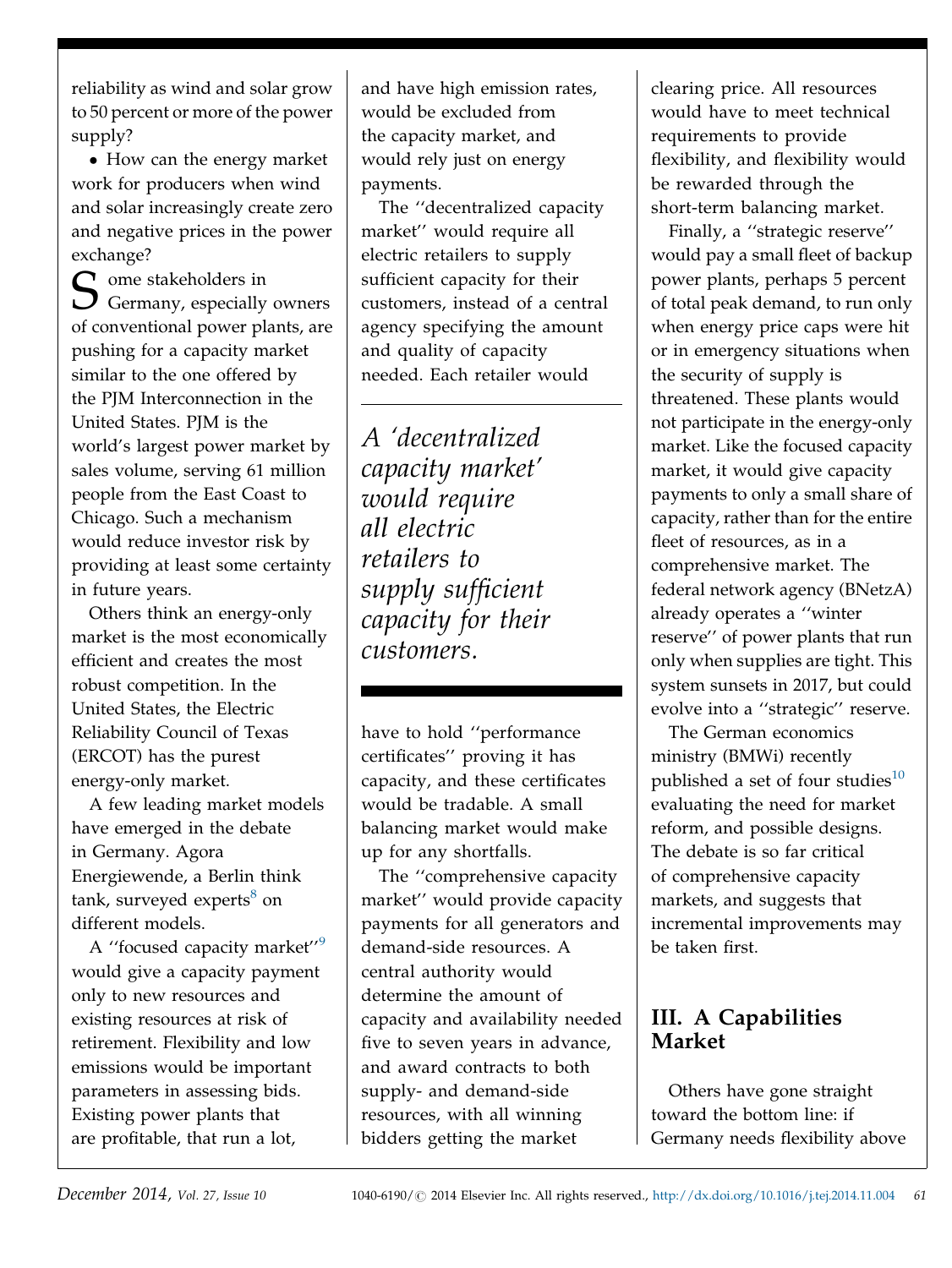all, what policies will reward operational flexibility?

**T** he Regulatory Assistance Project (RAP), which has written extensively<sup>11</sup> about market design, starts by looking at the ''net demand'' for electricity, which is the remaining demand after generation from wind and solar is subtracted. Figure 1 shows the net demand for a winter period in Denmark that had high wind and CHP output. Denmark gets 30 percent of its power from wind, on average, though has periods where wind output exceeds demand $^{12}$  $^{12}$  $^{12}$  for the entire country. The net load curve, which looks quite different than a standard ''gross demand'' curve, is what will have to be

met using other resources. A market designed for conventional baseload, intermediate, and peaking plants, instead of this netdemand paradigm runs the risk of ''driving needlessly costly and unstable outcomes.''

RAP recommends expanding the discussion beyond capacity markets to consider three market mechanisms that can provide flexibility at least cost:

1. Enhanced services market mechanisms: Ancillary services are the moment-by-moment activities that keep the grid functioning, such as fast-acting reserves and voltage support. In a world with faster and bigger changes in net demand,



#### Figure 1: Looking at Net Demand

The top chart shows gross demand in Denmark in the winter of 2007, while the bottom shows the residual demand after wind and CHP electricity output are subtracted.

there will be more demand for such services, and for new ones. like the ability to ramp up and down quickly.

2. Apportioned forward capacity mechanisms: Not all capacity resources have the same capabilities, such as changing rapidly, starting and stopping, reliability, and size. Rather than treating them all the same in one big auction, this mechanism would differentiate between different types of capacity services, and reward those most in demand.

3. Strategic reserves: Research by the Brattle Group<sup>13</sup> and others has found that an economically optimal reserve margin is smaller than the engineering standard of one outage every 10 years. A lower margin can save tens or hundreds of millions of dollars per year, but does run a greater risk of shortages and price spikes, which can be extremely expensive should they occur. Like the proposal mentioned above, a strategic reserve would be a small set of fast-acting resources that would be called on only when prices hit their caps, or there were emergency shortages.

## IV. Learning from the American Experience

Like Germany, Texas has an energy-only, fully competitive market with growing amounts of variable renewables and very low market prices.